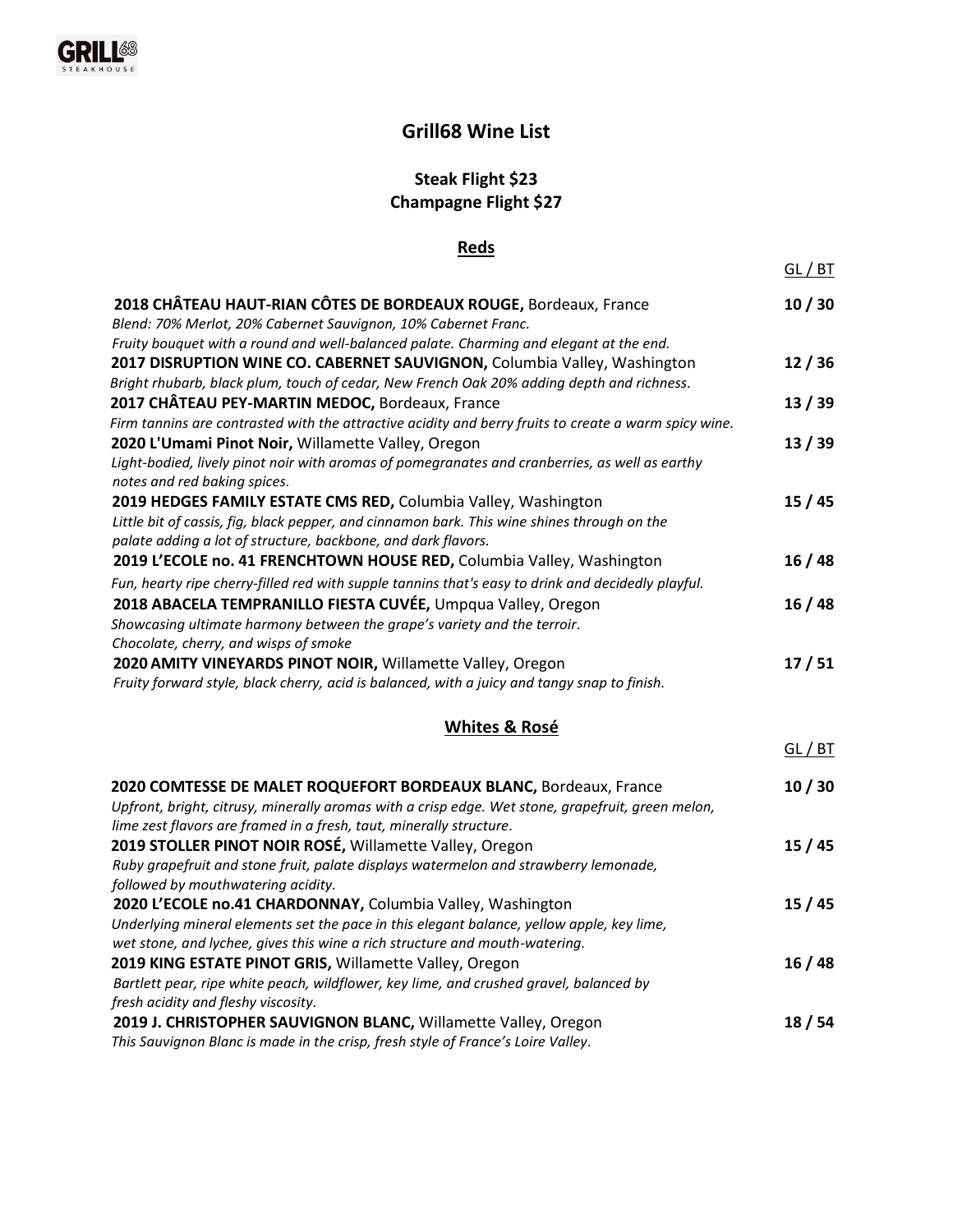

# **Whites**

<u>BT</u> and the contract of the contract of the contract of the contract of the contract of the contract of the contract of the contract of the contract of the contract of the contract of the contract of the contract of the c

| 2019 MOUNT EDEN CHARDONNAY, Santa Cruz, California                                                       | 51 |
|----------------------------------------------------------------------------------------------------------|----|
| Warm citrus, honeycomb, and a singular undercurrent of spices. The palate is satiny with full            |    |
| ripe fruit, energized by bright freshness and mineral character.                                         |    |
| 2018 J. CHRISTOPHER CHARDONNAY CUVÉE LUNATIQUE, Willamette Valley, Oregon                                | 58 |
| Matured in neutral oak cask giving it a bit more mid- palate texture. Notes of pineapple,                |    |
| mix melon, and blood orange, with supple acidity.                                                        |    |
| 2018 ALEXANA WINERY 'TERROIR SERIES' PINOT GRIS, Willamette Valley, Oregon                               | 63 |
| Notes of fig and red apple. On the palate, rich and rounded with melon and citrus notes.                 |    |
| 2020 BROWN ESTATE "BETELGEUSE" SAUVIGNON BLANC, Napa Valley, California                                  | 72 |
| Lemon grass with notes of guava, lychee, and honeydew. Time in the glass reveals Asian pear, wildflower, |    |
| honeycomb, limestone, dust, and subtle saline.                                                           |    |
| 2019 BERGSTRÖM WINES OLD STONES CHARDONNAY, Willamette Valley, Oregon                                    | 79 |
| Mouthwatering aromatic panoply of citrus fruit, pith, and flowers, as well as yellow and                 |    |
| orange-fleshed stone fruits. A lovely note of pear and wet rocks gives a mineral edge.                   |    |
|                                                                                                          |    |

#### **Reds**

BT

| 2018 L'ECOLE no. 41 SYRAH, Columbia Valley, Washington                                                                            | 54  |
|-----------------------------------------------------------------------------------------------------------------------------------|-----|
| Showing rich flavors of black and blue berries, peppercorns, licorice, with an earthy finish.                                     |     |
| 2019 CARPE DIEM CABERNET SAVIGNON, Napa Valley, California                                                                        | 63  |
| Fruit forward, elegant, exhibits soft tannins, oak is used sparingly to keep the wine vibrant.                                    |     |
| 2019 RIDGE, THREE VALLEYS ZINFANDEL, Sonoma, California                                                                           | 65  |
| Blend: 72% Zin, 14% Petite Syrah, 10% Carignan, 4% Mataro. Pungent cherry and raspberry,                                          |     |
| sweet oak, complex minerals, ripe plum, lively acid, exotic spices with a wonderfully long finish.                                |     |
| 2019 ARTERBERRY MARESH PINOT NOIR, Dundee Hills, Oregon                                                                           | 68  |
| Old vine pinot grapes, showing a bright and balanced flavor profile, Fresh raspberry, citrus,<br>and tannins dance on the pallet. |     |
| 2018 CHÂTEAU PUY BLANQUET ST. EMILION GRAND CRU, Bordeaux, France                                                                 | 75  |
| Medium bodied, bright, and juicy with more depth and fruit than usual, which provides the                                         |     |
| backdrop for flowers, black cherry, spice, and licorice to come through on the nose and palate.                                   |     |
| 2018 L'ECOLE no. 41 CABERNET SAUVIGNON, Walla Walla, Washington                                                                   | 81  |
| Savory cigar box and graphite, with rose and black currant. In the mouth, espresso flavors underpin                               |     |
| black plum, lavender, and blueberry.                                                                                              |     |
| 2018 DOMAINE SERENE PINOT NOIR YAMHILL CUVÉE, Dundee Hills, Oregon                                                                | 84  |
| Exudes pure and refined elegance, fetching floral nose, intense fruit, flavors of strawberry,                                     |     |
| dark cherry, and tart cranberry.                                                                                                  |     |
| 2019 SYNCLINE CUVÉE ELENA, Columbia Valley, Washington                                                                            | 90  |
| Aromas of high-toned herbs, potpourri and the purest of cherry notes.                                                             |     |
| 2017 BERGSTRÖM GARGANTUA SYRAH, Oregon                                                                                            | 111 |
| Old World aromas of pencil lead, forest floor, mushroom, grilled meat, olive, pepper, savory herbs,                               |     |
| and dark fruits. Juicy, lively with smooth and polished tannins, and a succulent fruited finish.                                  |     |
| 2018 MATROT MONTHELIE ROUGE, Burgundy, France                                                                                     | 120 |
| Aromas of red fruits is a perfect accompaniment to grilled poultry, rib of beef and barbecues.                                    |     |
| 2018 DOMAINE SERENE PINOT NOIR EVENSTAND, Willamette Valley, Oregon                                                               | 146 |
| Radiates a blissful bouquet of boysenberry, marionberry, dark chocolate, and sage, this graceful                                  |     |
| textured wine will seduce the pallet.                                                                                             |     |
| 2017 DOMAINE SERENE GRAND CHEVAL, Willamette Valley, Oregon                                                                       | 168 |
| Blend: 70% estate-grown Pinot Noir, 30% Seven Hills vineyard Syrah. Cedar, baking spices                                          |     |
| and blackcurrants with accents of dried herbs and cracked pepper.                                                                 |     |